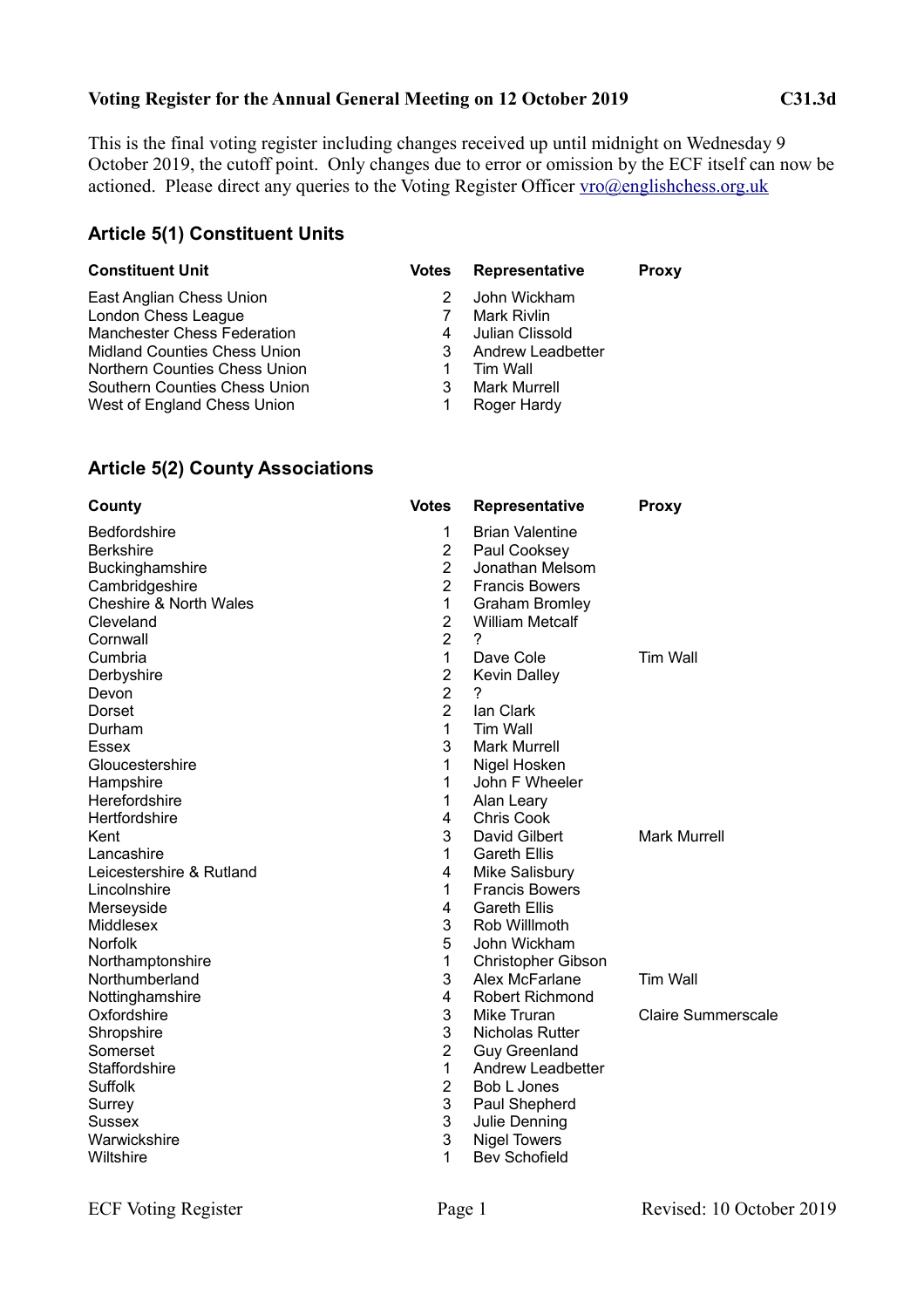# **Voting Register for the Annual General Meeting on 12 October 2019 C31.3d**

Worcestershire 1 Paul Sharratt<br>
Yorkshire 1 Paul Sharratt<br>
1 Paul Sharratt<br>
3 Steve Mann

- 
- 3 Steve Mann

# **Article 5(3) Chess Leagues**

| League                                | <b>Votes</b>   | <b>Representative</b>         | <b>Proxy</b>        |
|---------------------------------------|----------------|-------------------------------|---------------------|
| 4NCL                                  | 14             | <b>Claire Summerscale</b>     |                     |
| Birmingham & District League          | 7              | Peter Hughes                  |                     |
| Blackpool & Fylde League              | 1              | <b>Michael Farthing</b>       |                     |
| Bolton & District Chess League        | $\mathbf{1}$   | 7                             |                     |
| Bournemouth & District League         | $\overline{2}$ | lan Clark                     |                     |
| <b>Bradford &amp; District League</b> | 3              | David Barlow                  | Steve Mann          |
| <b>Briant Poulter Chess League</b>    | 1              | Neill Cooper                  | Rob Willmoth        |
| <b>Bristol &amp; District League</b>  | 6              | Roger Hardy                   |                     |
| Bronowski Trophy                      | 1              | <b>Nick Faulks</b>            |                     |
| Bury & Rochdale League                | 1              | <b>Bill O'Rourke</b>          | <b>Gareth Ellis</b> |
| Cannock & District League             | 1              | Andrew Leadbetter             |                     |
| Central Lancashire League             | 1              | <b>Bill O'Rourke</b>          | <b>Gareth Ellis</b> |
| Central London League                 | $\overline{2}$ | <b>Robert Stern</b>           |                     |
| <b>Chess 2020</b>                     | 1              | Peter Hornsby                 |                     |
| <b>Chester &amp; District League</b>  | $\overline{2}$ | David Robertson               |                     |
| Chiltern League                       | 1              | <b>Nigel Dennis</b>           |                     |
| <b>City Chess Association</b>         | 1              | <b>Terry Skippen</b>          | Rob Willmoth        |
| <b>Coventry &amp; District League</b> | $\overline{2}$ | Hok Chiu                      |                     |
| Croydon & District League             | 1              | Angus French                  |                     |
| Darlington & District League          | 1              | Peter McKay                   |                     |
| Dudley & District League              | 1              | <b>Paul Sharratt</b>          |                     |
| Exeter & District League              | 1              | <b>Tim Paulden</b>            |                     |
| Hertford & District League            | 1              | <b>Charles Willbe</b>         |                     |
| Hillingdon & District League          | 1              | Nigel Colter                  |                     |
| Hull & District Chess Association     | 3              | Douglas Vleeshhouwer Chairman |                     |
| Lancaster & Morecambe League          | 1              | Michael Farthing              |                     |
| Leamington & District League          | $\overline{2}$ | Gordon Christie               |                     |
| Leeds League                          | 3              | Ihor Lewyk                    | Steve Mann          |
| London Public Service Chess League    | $\overline{2}$ | David Gilbert                 | <b>Robert Stern</b> |
| Mid-Sussex League                     | $\overline{2}$ | Julie Denning                 |                     |
| North Circular Chess League           | $\overline{2}$ | Gary Cook                     |                     |
| North Essex League                    | $\overline{2}$ | Chris Fegan                   | Aga Milewska        |
| North Gloucestershire Chess League    | $\overline{2}$ | Nigel Hosken                  |                     |
| North Staffordshire League            | 3              | Andrew Leadbetter             |                     |
| Portsmouth & District League          | 1              | John F Wheeler                |                     |
| South East Lancashire League          | 1              | John Reyes                    |                     |
| South Tynedale League                 | 1              | Dave Cole                     | <b>Tim Wall</b>     |
| Southampton League                    | $\overline{2}$ | Malcolm Clarke                | Chairman            |
| Southend & District League            | 2              | <b>Howard Grist</b>           |                     |
| <b>Stockport Chess League</b>         | $\overline{2}$ | John Reyes                    |                     |
| Stockport Rapidplay League            | 1              | John Reyes                    |                     |
| <b>Surrey Border League</b>           | $\overline{2}$ | Michael Gunn                  |                     |
| <b>Thames Valley League</b>           | 3              | <b>Huw Williams</b>           |                     |
| Thanet & East Kent Chess League       | $\overline{2}$ | lan Hames                     |                     |
| <b>Torbay League</b>                  | $\overline{2}$ | John Reyes                    |                     |
| Warrington & District Chess League    | $\overline{2}$ | <b>Gareth Ellis</b>           |                     |
| <b>Wirral Chess League</b>            | $\overline{2}$ | David Farley                  |                     |
| Wolverhampton & District Chess League | $\overline{2}$ | Andrew Leadbetter             |                     |
| Worcester & District League           | 1              | Paul Sharratt                 |                     |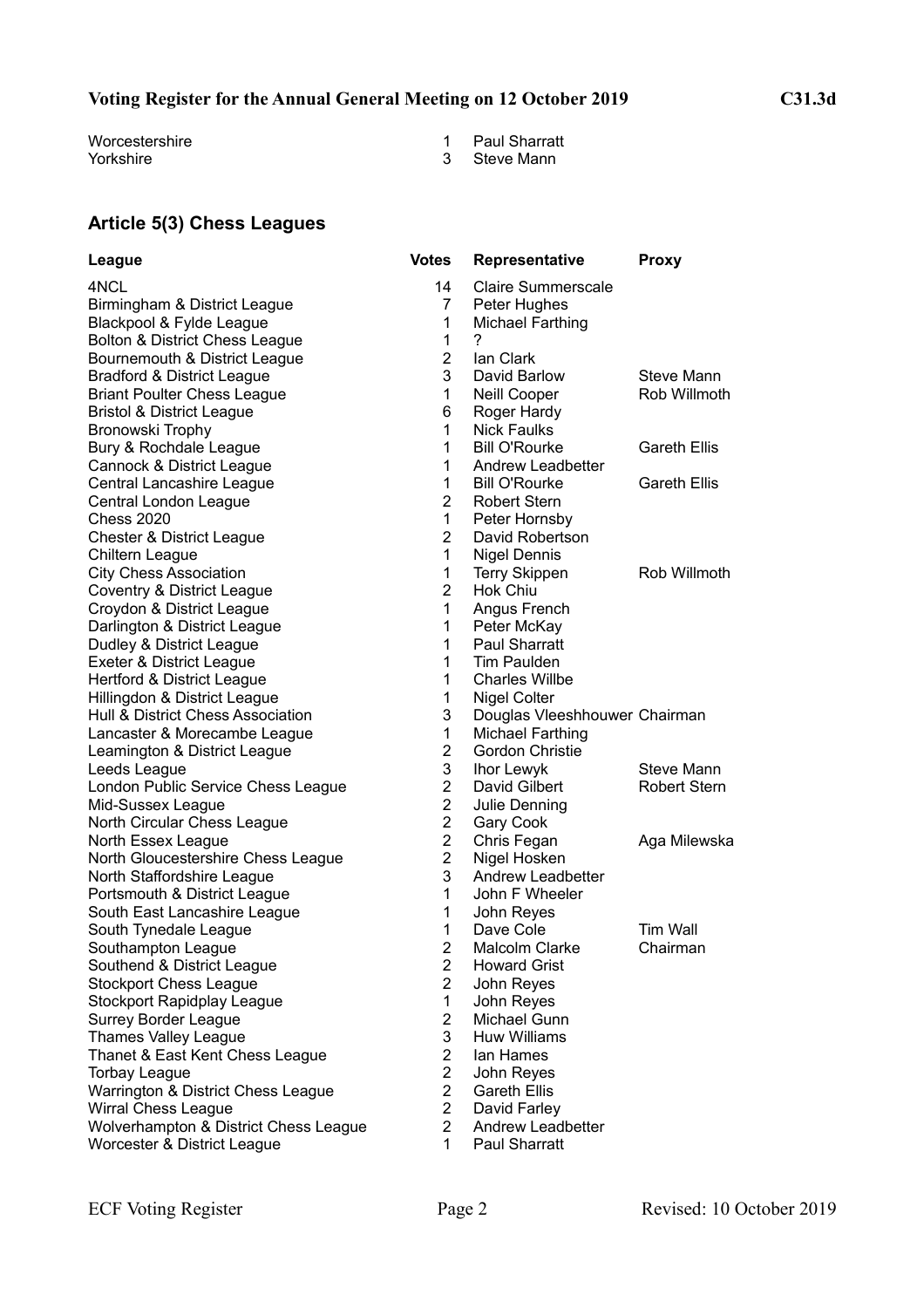# **Article 5(4) Chess Congresses**

| <b>Congress</b>                         | <b>Votes</b>   | Representative         | <b>Proxy</b>              |
|-----------------------------------------|----------------|------------------------|---------------------------|
| <b>Barnet Knights</b>                   | 2              | Rob Willmoth           |                           |
| <b>Berks &amp; Bucks Congress</b>       | 1              | <b>Nigel Dennis</b>    |                           |
| <b>Blackpool Chess Conference</b>       | $\overline{2}$ | <b>Bill O'Rourke</b>   | <b>Gareth Ellis</b>       |
| <b>Bolton Easter Congress</b>           | 1              | Rod Middleton          | Julian Clissold           |
| <b>British Rapidplay</b>                | 1              | <b>Brent Kitson</b>    |                           |
| <b>Bury St Edmunds Congress</b>         | 1              | John Wickham           |                           |
| Castle Chess                            | 1              | Tony Corfe             |                           |
| <b>Central London Chess Congress</b>    | $\mathbf 1$    | John Sargent           |                           |
| <b>Chess Coaching Services</b>          | $\overline{2}$ | Rob Willmoth           |                           |
| <b>Chess in Schools and Communities</b> | 4              | Samantha Ali           |                           |
| <b>Coulsdon Chess Fellowship</b>        | 9              | Scott Freeman          |                           |
| Crowborough Congress                    | 1              | Julie Denning          |                           |
| Delancey UK Schools Chess Challenge     | 25             | Sarah Longson          | Alex Longson              |
| Doncaster Congress                      | 1.             | Steve Mann             |                           |
| East Devon Chess Congress               | 1              | Sean Pope              |                           |
| Frodsham Congress                       | 1              | Pat Ridley             |                           |
| Frome                                   | $\mathbf{1}$   | Gerry Jepps            |                           |
| <b>Gibraltar Masters</b>                | 5              | <b>Stuart Conquest</b> |                           |
| Golders Green                           | 4              | Adam Raoof             | Rob Willmoth              |
| <b>Hampstead Congress</b>               | 5              | Adam Raoof             | Rob Willmoth              |
| Hastings International                  | $\overline{2}$ | Alex McFarlane         | Tim Wall                  |
| <b>Heywood Congress</b>                 | 1              | <b>Bill O'Rourke</b>   | <b>Gareth Ellis</b>       |
| Kent Junior Chess Association           | 3              | <b>Simon Metcalf</b>   |                           |
| Kidlington Chess Tournment              | 1              | Mike Truran            | <b>Claire Summerscale</b> |
| King's Place Chess Festival             | 1              | Adam Raoof             | Rob Willmoth              |
| Leek Congress                           | 1              | Roger Edwards          |                           |
| <b>Leyland Congress</b>                 | 1              | David Clayton          |                           |
| London Junior Chess Championships       | 5              | <b>Ezra Lutton</b>     |                           |
| <b>Maidenhead Juniors</b>               | $\overline{2}$ | <b>Nigel Dennis</b>    |                           |
| National Chess Junior Squad             | 1              | Marc Shaw              |                           |
| Northumbria Junior Chess Association    | 1              | Tim Wall               |                           |
| <b>Pimlico Summer Tournament</b>        | 1              | <b>Robert Stern</b>    |                           |
| <b>Preston Chess Congress</b>           | 1              | Malcolm Peacock        | <b>Michael Farthing</b>   |
| Richmond Junior CC                      | 3              | Paul McKeown           |                           |
| Royal Beacon Seniors                    | 1              | <b>Bob Jones</b>       |                           |
| Scarborough Congress                    | $\overline{2}$ | Alex McFarlane         | Tim Wall                  |
| South Lakes Congress                    | 1              | Dave Cole              | <b>Tim Wall</b>           |
| Southend Easter Congress                | 1              | Gavin Hughes           |                           |
| <b>St Albans Congress</b>               | $\overline{2}$ | Ray Claret             |                           |
| <b>Stockport Rapidplay</b>              | 1              | Peter Taylor           | John Reyes                |
| <b>Surrey Congress</b>                  | 1              | <b>Michael Gunn</b>    |                           |
| <b>Teignmouth Rapidplay</b>             | 1              | <b>Mark Cockerton</b>  |                           |
| <b>Wiltshire Junior Chess</b>           | 1              | <b>Bev Schofield</b>   |                           |
| Witney Rapidplay                        | 1              | Mike Truran            | <b>Claire Summerscale</b> |
| Witney Weekend Congress                 | 1              | Mike Truran            | <b>Claire Summerscale</b> |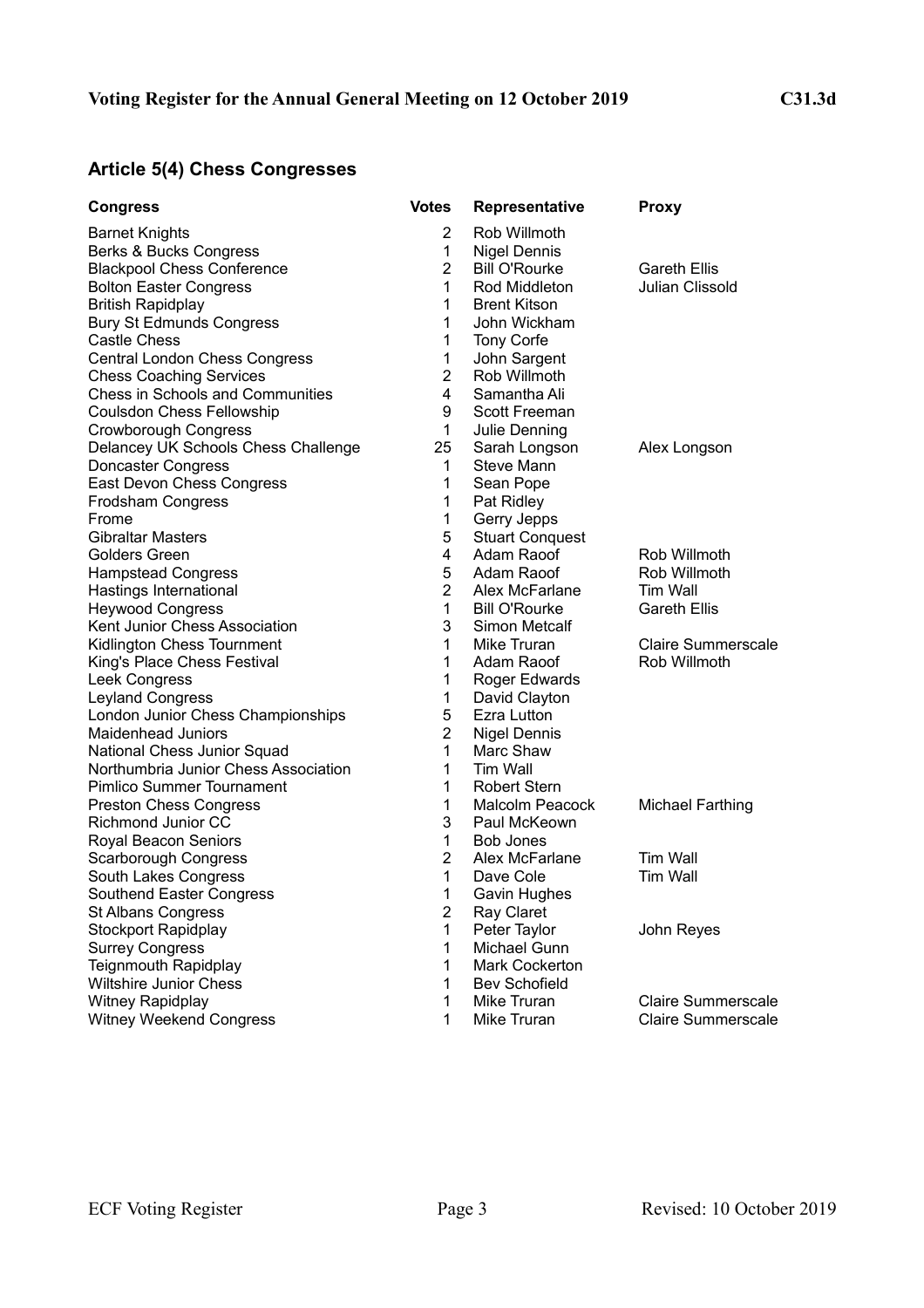# **Article (5) Other Organisations**

| Organisation                                     | <b>Votes</b> | Representative         | <b>Proxy</b> |
|--------------------------------------------------|--------------|------------------------|--------------|
| Barnstaple Chess Club                            |              | Jack Rudd              |              |
| <b>Braille Chess Association</b>                 |              | Owen Phillips          |              |
| <b>British Chess Problem Society</b>             |              | Nigel Dennis           |              |
| <b>British Universities' Chess Association</b>   |              | Alex Holowczak         | Dave Thomas  |
| <b>Chess Arbiters' Association</b>               |              | Michael Forster        |              |
| <b>English Deaf Chess Association</b>            |              | Alasdair MacLeod       |              |
| English Federation for Correspondence Chess      |              | <b>Phillip Beckett</b> |              |
| <b>English Primary Schools Chess Association</b> | 4            | <b>Nigel Dennis</b>    |              |
| <b>Friends of Chess</b>                          |              | Chris Majer            |              |
| <b>National Youth Chess Association</b>          |              | Nigel Dennis           |              |

# **Article 5(6) to 5(15) Votes conferred to Office Holders**

| <b>Votes</b> | <b>Representative</b>  | <b>Proxy</b>        |
|--------------|------------------------|---------------------|
| 1            | Dominic Lawson         | Samantha Ali        |
| 1            | Mike Truran            | Julian Clissold     |
| 1            | Julian Clissold        |                     |
|              | David Eustace          |                     |
| 1            | <b>Adrian Elwin</b>    |                     |
| 1            | Malcolm Pein           | Samantha Ali        |
| 1            | Alex Holowczak         | Dave Thomas         |
| 1            | Dave Thomas            |                     |
| 1            | Chris Fegan            | Aga Milewska        |
| 1            | Julie Denning          |                     |
|              | Stephen Woodhouse      |                     |
| 1            | Mike Gunn              |                     |
| 0            | Malcolm Pein           | Proxy inapplicable* |
| 1            | <b>Timothy Herring</b> |                     |
| 1            | <b>Robert Stern</b>    |                     |
| 1            | Ray Edwards            |                     |
| 1            | Julian Farrand         |                     |
| 0            | No current patrons     |                     |
| 0            | Vacant                 |                     |
| 1            | Philip Ehr             | Chairman            |
| 0            | Vacant                 |                     |
| 0            | Vacant                 |                     |
|              |                        |                     |

\*Holders of multiple offices are allowed only 1 vote for all offices held

### **Article 5(16) Direct Members Representatives**

| Level                  | <b>Votes</b> | Representative        | <b>Proxy</b> |
|------------------------|--------------|-----------------------|--------------|
| <b>Vice Presidents</b> |              | <b>Stewart Reuben</b> |              |
| <b>Vice Presidents</b> | 1            | Gerry Walsh           | Tim Wall     |
| Platinum               |              | <b>Francis Bowers</b> |              |
| Platinum               |              | John Wickham          |              |
| Gold                   | 6            | Lorin D'Costa         |              |
| Gold                   | 6            | Robert Willmoth       |              |
| Silver                 | 6            | Keith Jones           |              |
| Silver                 | 6            | John Reyes            |              |
| <b>Bronze</b>          | 6            | Angus French          |              |
| <b>Bronze</b>          | 6            | <b>Charles Higgie</b> |              |